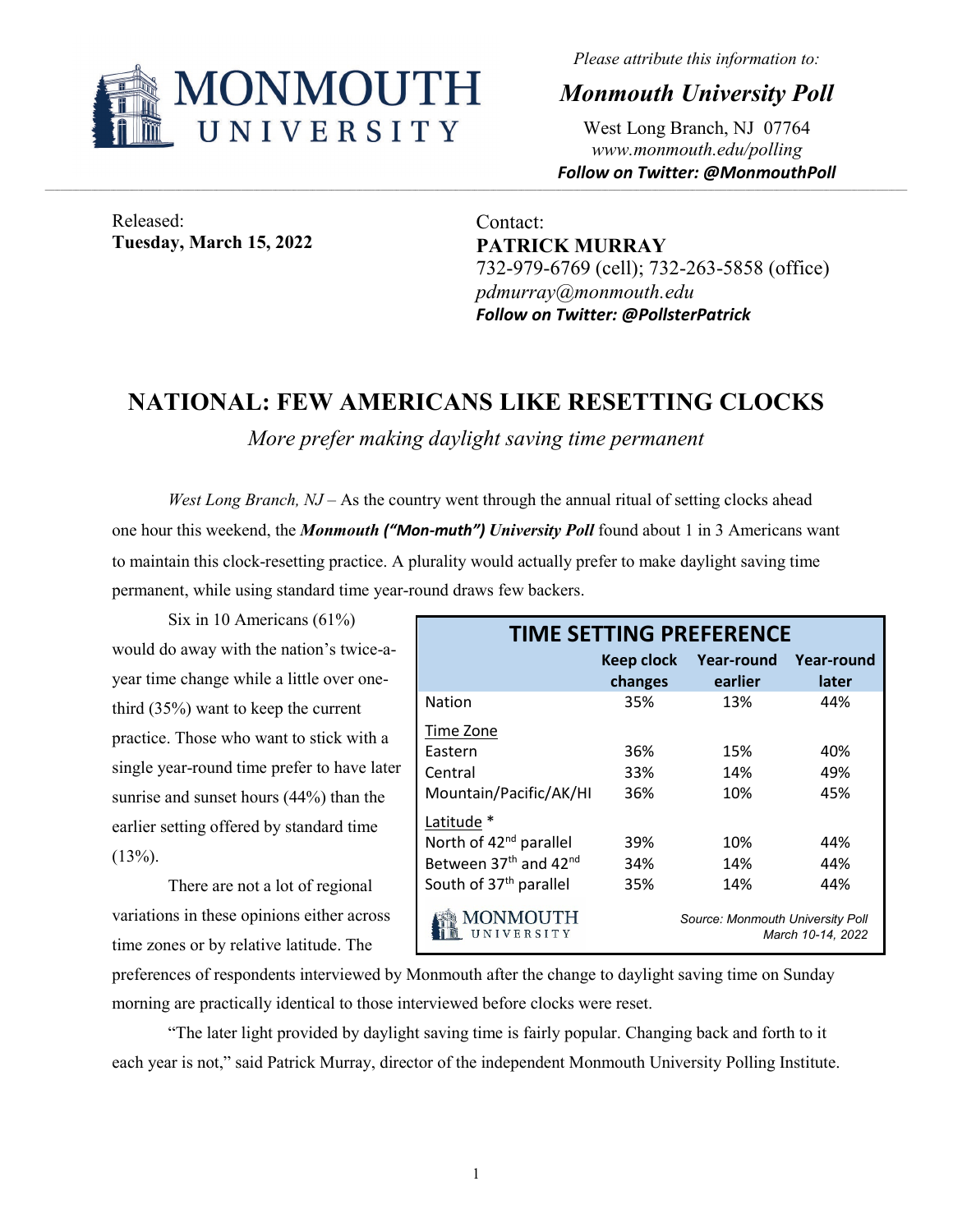## *Public opinion of daylight saving time may depend on how – and when – the question is asked.*

Other polls about resetting the nation's clocks have been conducted in the past year, but not always with the same findings. A National Sleep Foundation survey conducted by Langer Research in January 2021 yielded a similar pattern to the Monmouth results, but it showed a clear majority preference for permanent daylight saving time (54%) and a lower preference for maintaining the practice of resetting clocks (27%).

The questions asked in these polls were somewhat different. The Monmouth telephone poll posed the question in two parts – first asking simply whether respondents wanted to keep or do away with the practice of resetting clocks, then asking those who wanted to do away with the change which set time they would prefer – while the National Sleep Foundation online poll included all options in a single question. Also, the Monmouth question referenced this month's switch to daylight saving time in the root of the question but described the two options only by when the sun would rise and set (i.e. earlier or later). The National Sleep Foundation survey included both the names of the time settings (daylight saving and standard) and a description of sunrise and sunset light. These format and mode differences could account for the varying levels of support for each option in the two polls' results, including a tendency to default to the status quo when alternatives are not known.

A CBS News poll conducted in February 2021, on the other hand, showed very different results from the other two polls. Specifically, it found that a plurality of the country wanted to keep the current system of resetting clocks (41%) with the remainder being about evenly divided between using either of the two settings all year round. The CBS question differed from the other two polls in that it asked respondents to choose between "Daylight Savings *[sic]* Time" and "Standard Time" without describing the relative sun position in each. *[See poll question wording after the table below.]*

"The two polls that described when the sun would rise and set produced a similar pattern in the results. Both of them differed, though, from the poll question that assumed respondents knew the relative sun movement in each time setting named. It appears that without these relative descriptions, some respondents may be more likely to default to the status quo due to lack of familiarity with the names associated with each seasonal change," said Murray.

A fourth poll, from the Associated Press and NORC, described the sun's position during daylight saving time and standard time, but it produced somewhat different results than Monmouth and the National Sleep Foundation. This poll, conducted in October 2021, found similarly low support for the semiannual clock resetting ritual (25%), but recorded a greater preference for using standard time all year (43%) than daylight saving time (32%).

"A couple of things could be at work here. The first is question wording. Even though all three polls described sunrise and sunset light in their questions, the Monmouth and National Sleep Foundation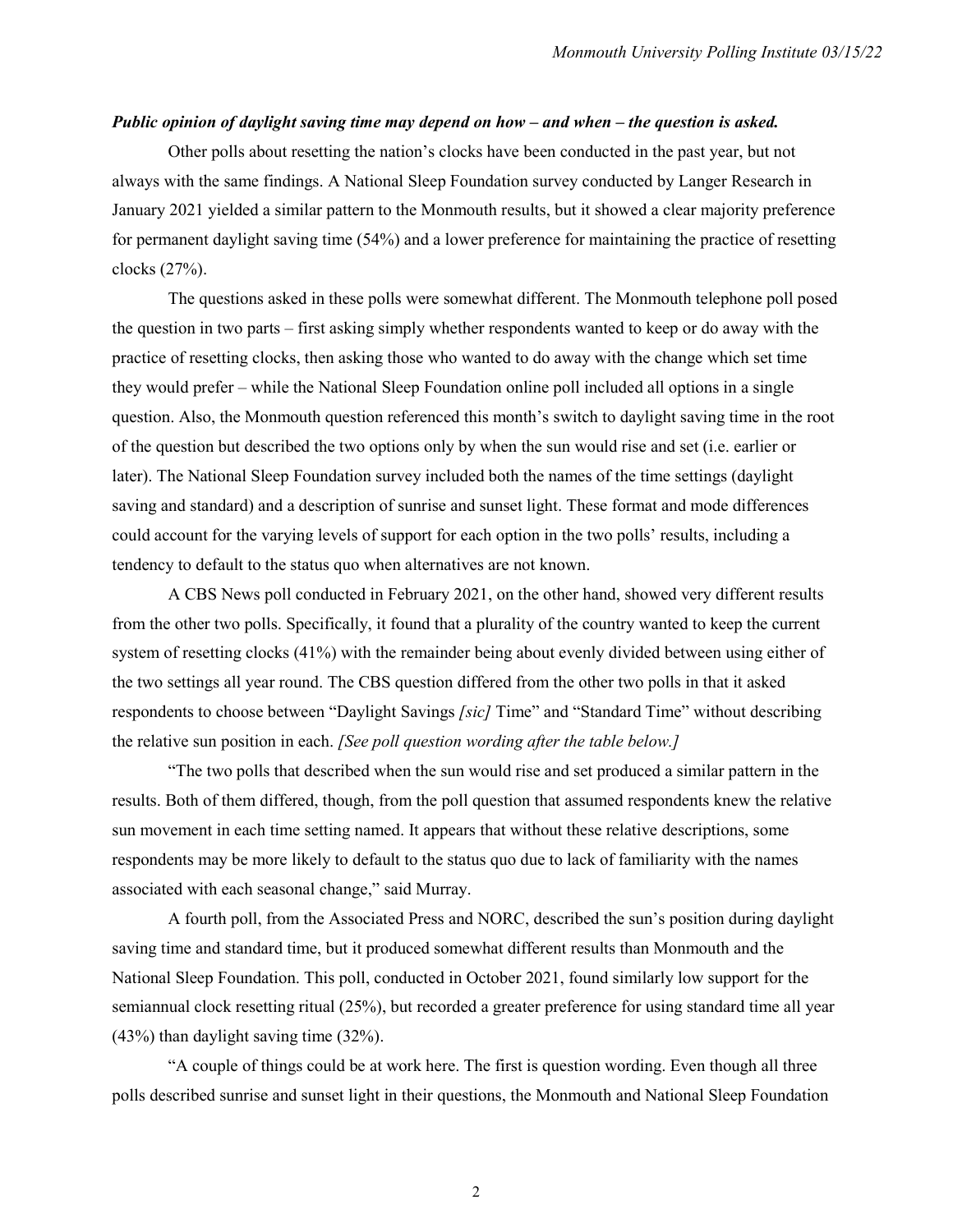polls included the sun's position explicitly in the response options. The AP-NORC wording required more cognitive processing because it described each time setting only in relation to the other in the root of the question. Also, it did not make that difference clear in the actual response options. That could have led to some confusion," said Murray. "Another possible explanation for the differences is that the AP-NORC poll was conducted during the final weeks before the end of daylight saving time, while the other polls were conducted during standard time, or in the case of Monmouth, during the change to daylight saving time. Maybe we simply grow tired of our current time setting and look forward to a change in sunlight, even though we may grumble about having to reset our clocks each time."

Murray added, "Question wording is an imperfect craft, but it appears the poll questions that include straightforward descriptions of when the sun is shining in the response options are probably closer to reflecting the current state of public opinion on daylight saving time. That is, of course, unless we ask the same question in October and get entirely different results."

| <b>DAYLIGHT SAVING TIME POLLING 2021-22 *</b> |                                                  |                                                    |                                       |                                                     |  |  |  |  |  |  |
|-----------------------------------------------|--------------------------------------------------|----------------------------------------------------|---------------------------------------|-----------------------------------------------------|--|--|--|--|--|--|
|                                               | <b>Monmouth</b><br><b>University</b><br>(Mar'22) | <b>Associated</b><br><b>Press/NORC</b><br>(Oct'21) | <b>CBS</b><br><b>News</b><br>(Feb'21) | <b>Nat'l Sleep</b><br><b>Foundation</b><br>(Jan'21) |  |  |  |  |  |  |
| Keep twice-yearly<br>clock changes            | 35%                                              | 25%                                                | 41%                                   | 27%                                                 |  |  |  |  |  |  |
| Year-round earlier/<br>standard time          | 13%                                              | 43%                                                | 28%                                   | 19%                                                 |  |  |  |  |  |  |
| Year-round later/<br>daylight saving time     | 44%                                              | 32%                                                | 23%                                   | 54%                                                 |  |  |  |  |  |  |
| Unsure, no answer                             | 8%                                               | 1%                                                 | 8%                                    | 0%                                                  |  |  |  |  |  |  |

\* *Question wording:*

- Monmouth "As you know, most of the country resets their clocks for daylight saving time this weekend. Would you rather keep this practice where we reset our clocks in the fall and the spring or would you rather do away with the time changes? *[IF "DO AWAY":]* If the country was to choose one set time for the entire year, would you rather have the sun rise earlier in the morning and set earlier in the evening, or would you rather have the sun rise later in the morning and set later in the evening?"
- AP/NORC "As you may know, daylight saving time is the practice of setting clocks one hour later in the summer, so that the sun rises and sets one hour later than it would during standard time. During standard time, the sun rises and sets one hour earlier than during daylight saving time. Would you prefer to use daylight saving time all year round, standard time all year round, or switch back and forth between them?"
- CBS "Would you prefer to see Daylight Savings Time extended to all year round, Standard Time extended to all year round, or do you prefer to switch back and forth between the two?"
- Natl Sleep Fndn "Currently in most of the country clocks are set forward by one hour in the spring, called daylight saving time, and are set back by one hour in the fall, to standard time. Which of these do you prefer – change to year-round daylight saving time (later sunrise, more daylight in the evening), change to year-round standard time (earlier sunrise, less daylight in the evening), keep the current system?"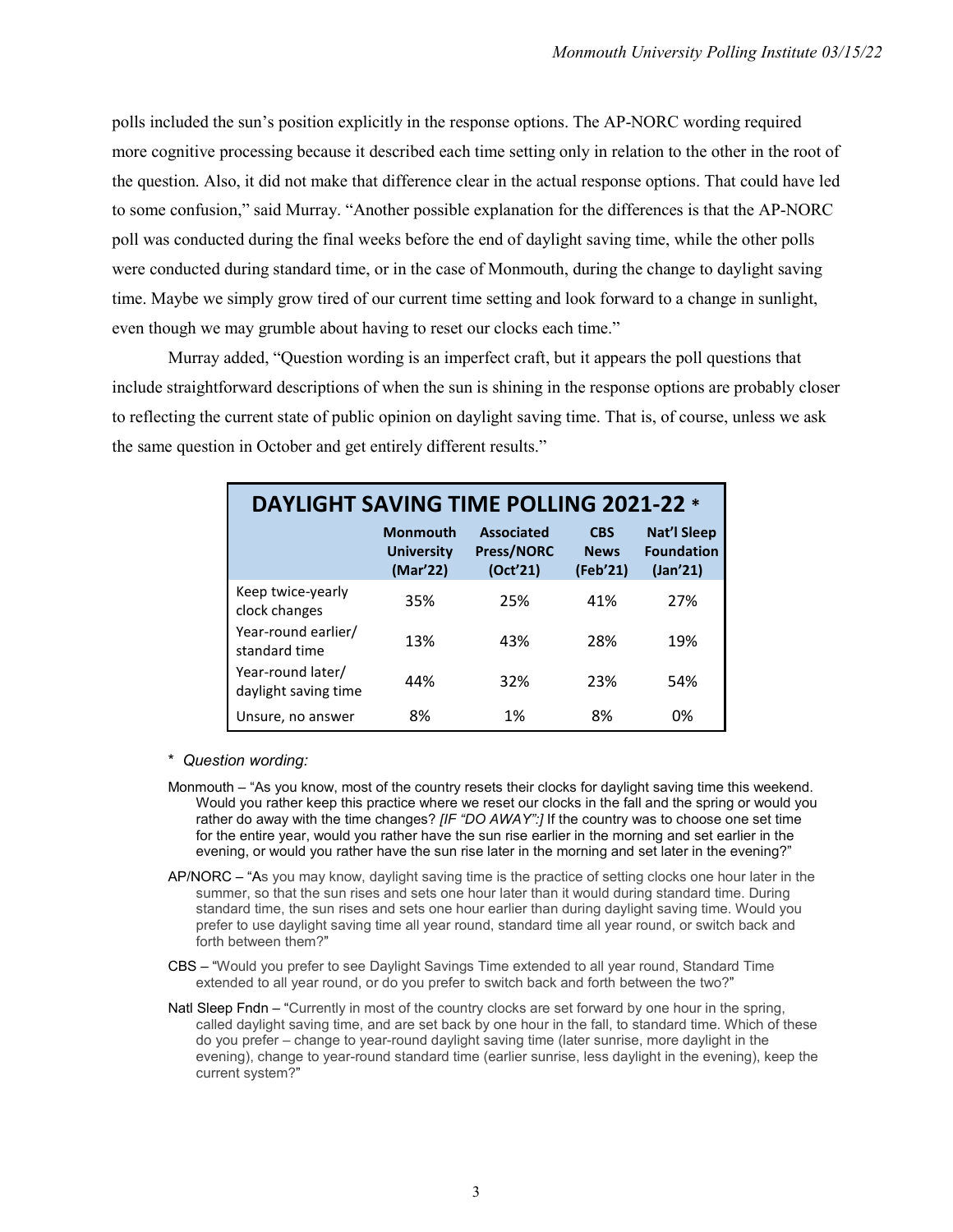The *Monmouth University Poll* was conducted by telephone from March 10 to 14, 2022 with 809

adults in the United States. The question results in this release have a margin of error of  $+/- 3.5$ 

percentage points. The poll was conducted by the Monmouth University Polling Institute in West Long Branch, NJ.

## **QUESTIONS AND RESULTS**

(\* Some columns may not add to 100% due to rounding.)

[*Q1-39 held for future release.*]

40. As you know, most of the country resets their clocks for daylight saving time this weekend. Would you rather keep this practice where we reset our clocks in the fall and the spring or would you rather do away with the time changes? [*If "DO AWAY," ASK*:] If the country was to choose one set time for the entire year, would you rather have the sun rise earlier in the morning and set earlier in the evening, or would you rather have the sun rise later in the morning and set later in the evening?

|                               | March |
|-------------------------------|-------|
|                               | 2022  |
| Keep time change              | 35%   |
| Do away, set earlier          | 13%   |
| Do away, set later            | 44%   |
| Do away, not sure when to set | 4%    |
| (VOL) Don't know              | 4%    |
|                               |       |

## **METHODOLOGY**

The *Monmouth University Poll* was sponsored and conducted by the Monmouth University Polling Institute from March 10 to 14, 2022 with a probability-based national random sample of 809 adults age 18 and older. This includes 278 contacted by a live interviewer on a landline telephone and 531 contacted by a live interviewer on a cell phone, in English. Telephone numbers were selected through a mix of random digit dialing and list-based sampling. Landline respondents were selected with a modified Troldahl-Carter youngest adult household screen. Interviewing services were provided by Braun Research, with sample obtained from Dynata (RDD, n=545), Aristotle (list, n=140) and a panel of prior Monmouth poll participants (n=124). Monmouth is responsible for all aspects of the survey design, data weighting and analysis. The full sample is weighted for region, age, education, gender and race based on US Census information (ACS 2018 one-year survey). For results based on this sample, one can say with 95% confidence that the error attributable to sampling has a maximum margin of plus or minus 3.5 percentage points (unadjusted for sample design). Sampling error can be larger for sub-groups (see table below). In addition to sampling error, one should bear in mind that question wording and practical difficulties in conducting surveys can introduce error or bias into the findings of opinion polls.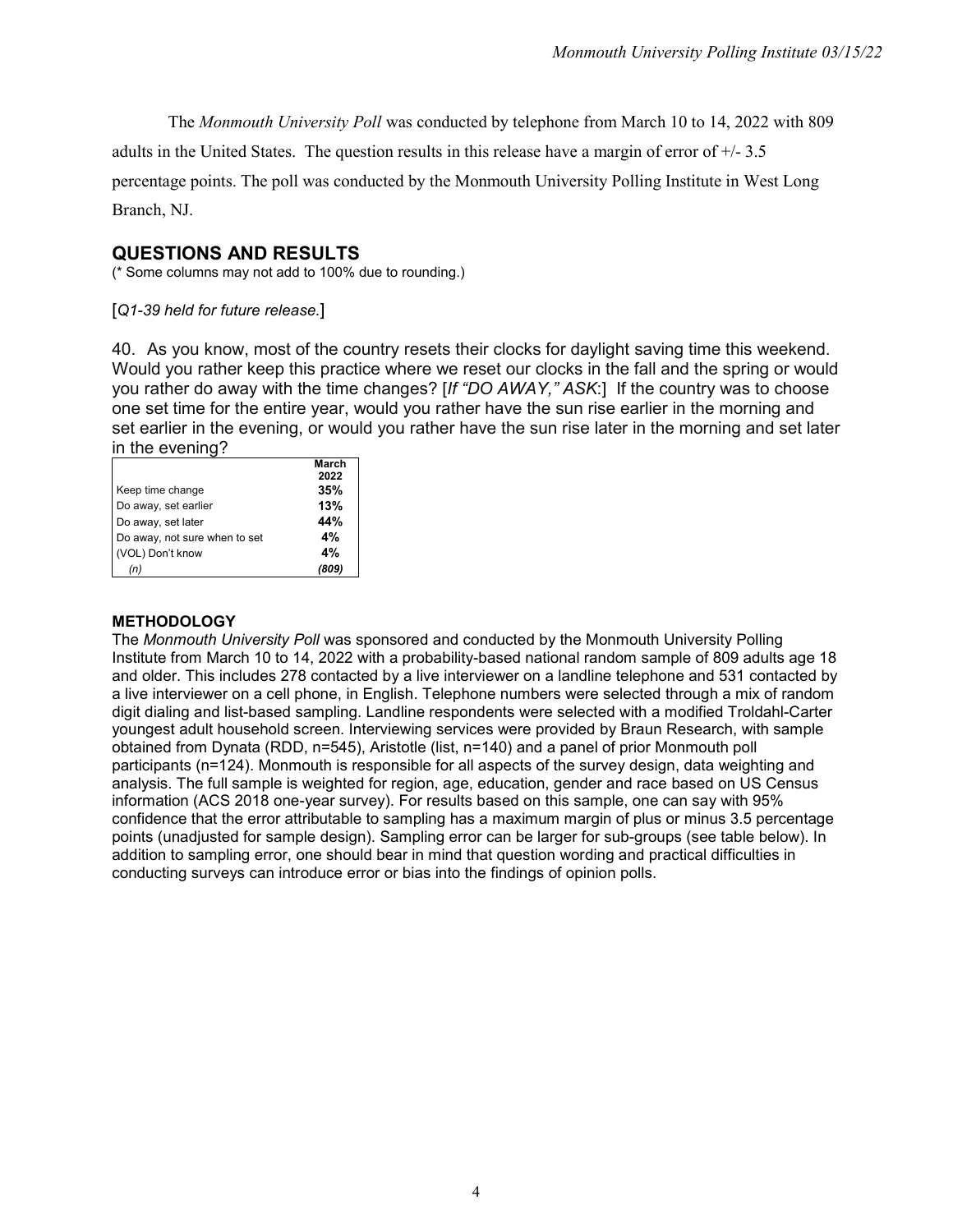| <b>DEMOGRAPHICS</b> (weighted) |                           |            |              |
|--------------------------------|---------------------------|------------|--------------|
| Self-Reported                  |                           |            |              |
| 29% Republican                 |                           |            |              |
| 43% Independent                |                           |            |              |
| 28% Democrat                   |                           |            |              |
|                                |                           |            |              |
| 49% Male                       |                           |            |              |
| 51% Female                     |                           |            |              |
|                                |                           |            |              |
| 30% 18-34                      |                           |            |              |
| 32% 35-54                      |                           |            |              |
| 38% 55+                        |                           |            |              |
|                                |                           |            |              |
| 63% White                      |                           |            |              |
| 13% Black                      |                           |            |              |
| 16% Hispanic                   |                           |            |              |
| 8% Asian/Other                 |                           |            |              |
|                                |                           |            |              |
| 70% No degree                  |                           |            |              |
| 30% 4 year degree              |                           |            |              |
|                                |                           |            |              |
| <b>MARGIN OF ERROR</b>         |                           |            |              |
|                                |                           | unweighted | moe          |
|                                |                           | sample     | $(+/-)$      |
| <b>TOTAL</b>                   |                           | 809        | 3.5%         |
| <b>REGISTERED VOTER</b>        | Yes                       | 746        | 3.6%         |
|                                | No                        | 63         | 12.4%        |
| <b>SELF-REPORTED</b>           | Republican                | 232        | 6.4%         |
| <b>PARTY ID</b>                | Independent               | 338        | 5.3%         |
|                                | Democrat                  | 235        | 6.4%         |
| <b>IDEOLOGY</b>                | Liberal                   | 171        | 7.5%         |
|                                | Moderate                  | 351        | 5.2%         |
|                                | Conservative              | 272        | 6.0%         |
| <b>GENDER</b>                  | Male                      | 417        | 4.8%         |
|                                | Female                    | 392        |              |
| AGE                            | 18-34                     | 172        | 5.0%<br>7.5% |
|                                | $35 - 54$                 | 284        |              |
|                                | $55+$                     | 352        | 5.8%<br>5.2% |
|                                |                           |            |              |
| <b>CHILDREN IN HOME</b>        | Yes                       | 207        | 6.8%         |
|                                | No                        | 598        | 4.0%         |
| RACE                           | White, non-Hispanic       | 585        | 4.1%         |
|                                | Other                     | 211        | 6.8%         |
| <b>COLLEGE GRADUATE</b>        | No degree                 | 367        | 5.1%         |
|                                | 4 year degree             | 437        | 4.7%         |
| <b>WHITE COLLEGE</b>           | White, no degree          | 260        | 6.1%         |
|                                | White, 4 year degree      | 322        | 5.5%         |
| <b>INCOME</b>                  | $<$ \$50K                 | 226        | 6.5%         |
|                                | \$50 to <\$100K           | 260        | 6.1%         |
|                                | \$100K+                   | 288        | 5.8%         |
| <b>REGIONS</b>                 |                           |            |              |
| <b>TIME ZONE</b>               | Eastern                   | 399        | 4.9%         |
|                                | Central                   | 220        | 6.6%         |
|                                | Mountain/Pacific+         | 190        | 7.1%         |
| <b>LATITUDE</b>                | North of 42 <sup>nd</sup> | 152        | 8.0%         |
|                                | Between 37th and 42nd     | 324        | 5.5%         |
|                                | South of 37th             | 333        | 5.4%         |

\* *Latitude is grouped by state: California, Nevada, and New York were split between regions due to significant population centers on either side of the parallels dividing those states.*

**###**